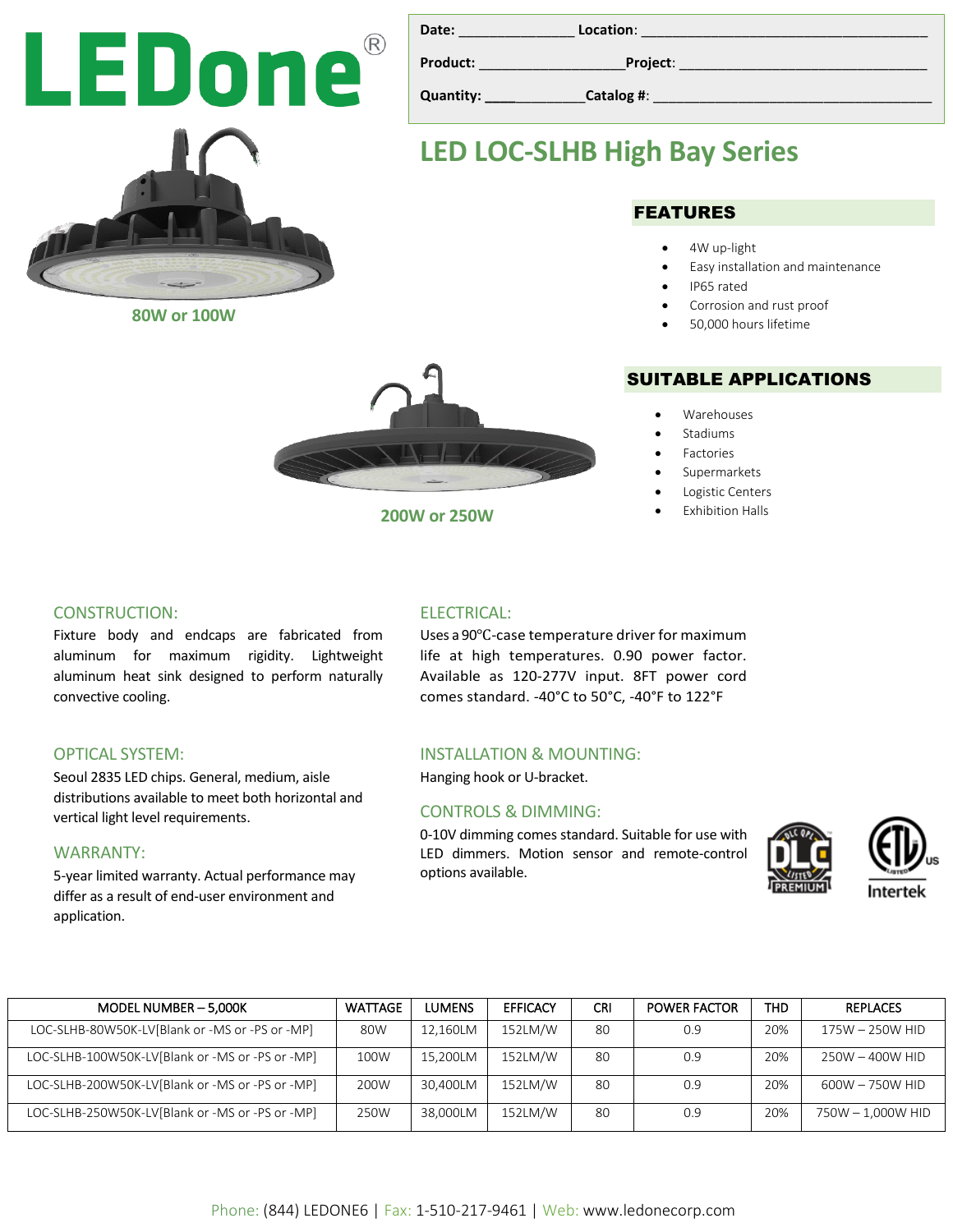## **LED LOC-SLHB High Bay Series**

## **LEDone®**

| <b>Series</b> | Wattage                     | <b>CCT Options</b> | Voltage                                  | Optional                                 |
|---------------|-----------------------------|--------------------|------------------------------------------|------------------------------------------|
| LOC-SLHB      | 80W<br>100W<br>200W<br>250W | 5000K              | $LV = 120 - 277VAC$<br>$HV = 277-480VAC$ | $MS = Motion$ Sensor<br>$NS = No$ Sensor |

# MEASUREMENTS





| MODEL                                           | QUANTITY | <b>WEIGHT</b> | UPC CODE       |
|-------------------------------------------------|----------|---------------|----------------|
| LOC-SLHB-80W50K-LV[Blank or -MS or -PS or -MP]  |          | 6.15 lbs      | 00815586025565 |
| LOC-SLHB-100W50K-LV[Blank or -MS or -PS or -MP] |          | 6.15 lbs      | 00815586025589 |
| LOC-SLHB-200W50K-LV[Blank or -MS or -PS or -MP] |          | $10.52$ lbs   | 00815586025619 |
| LOC-SLHB-250W50K-LV[Blank or -MS or -PS or -MP] |          | 10.58 lbs     | 00815586025626 |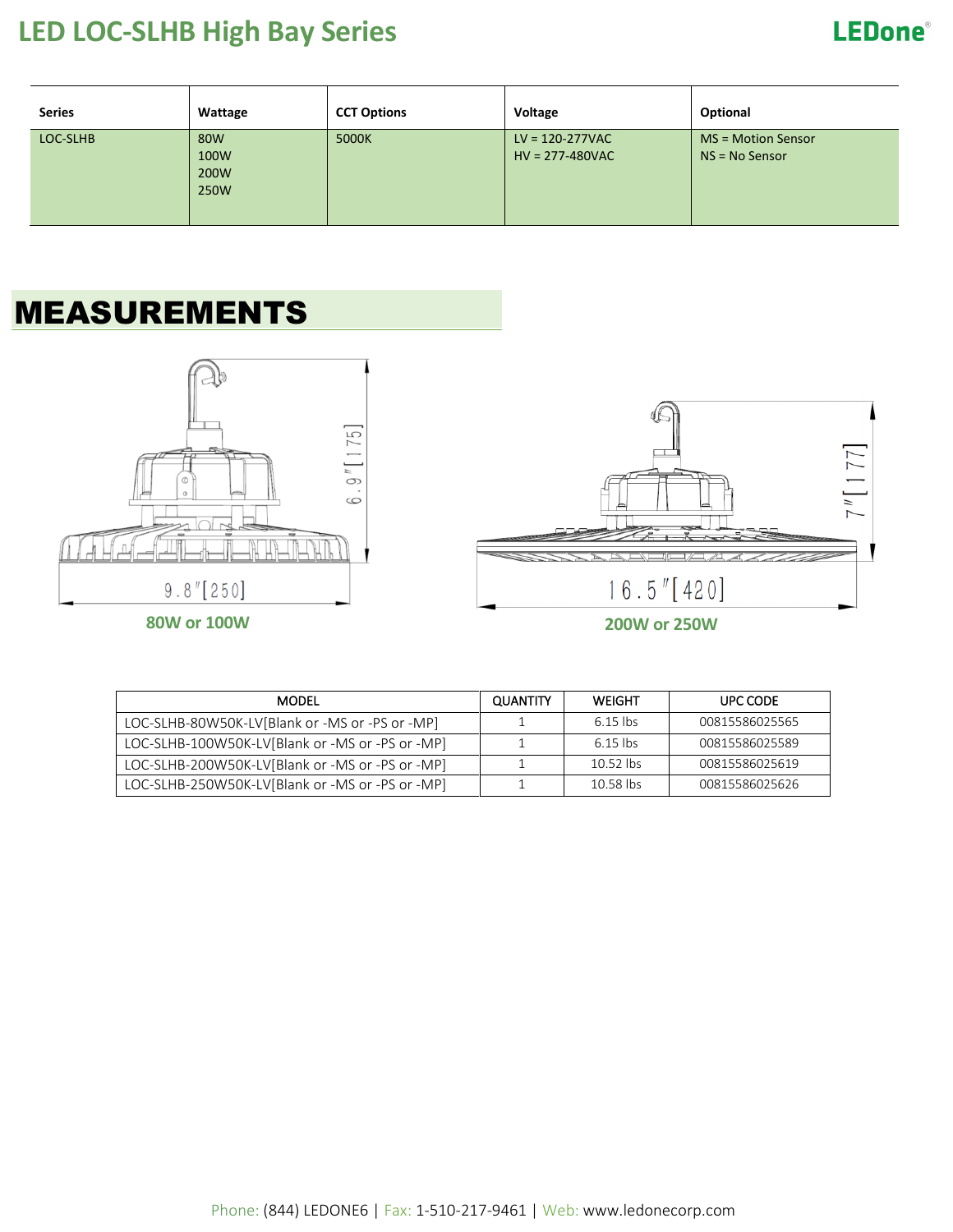## PHOTOMETRIC DATA

## **LEDone®**

80W

#### LUMINOUS INTENSITY DISTRIBUTION DIAGRAM





illumination when the luminaire is at different distance.

100W

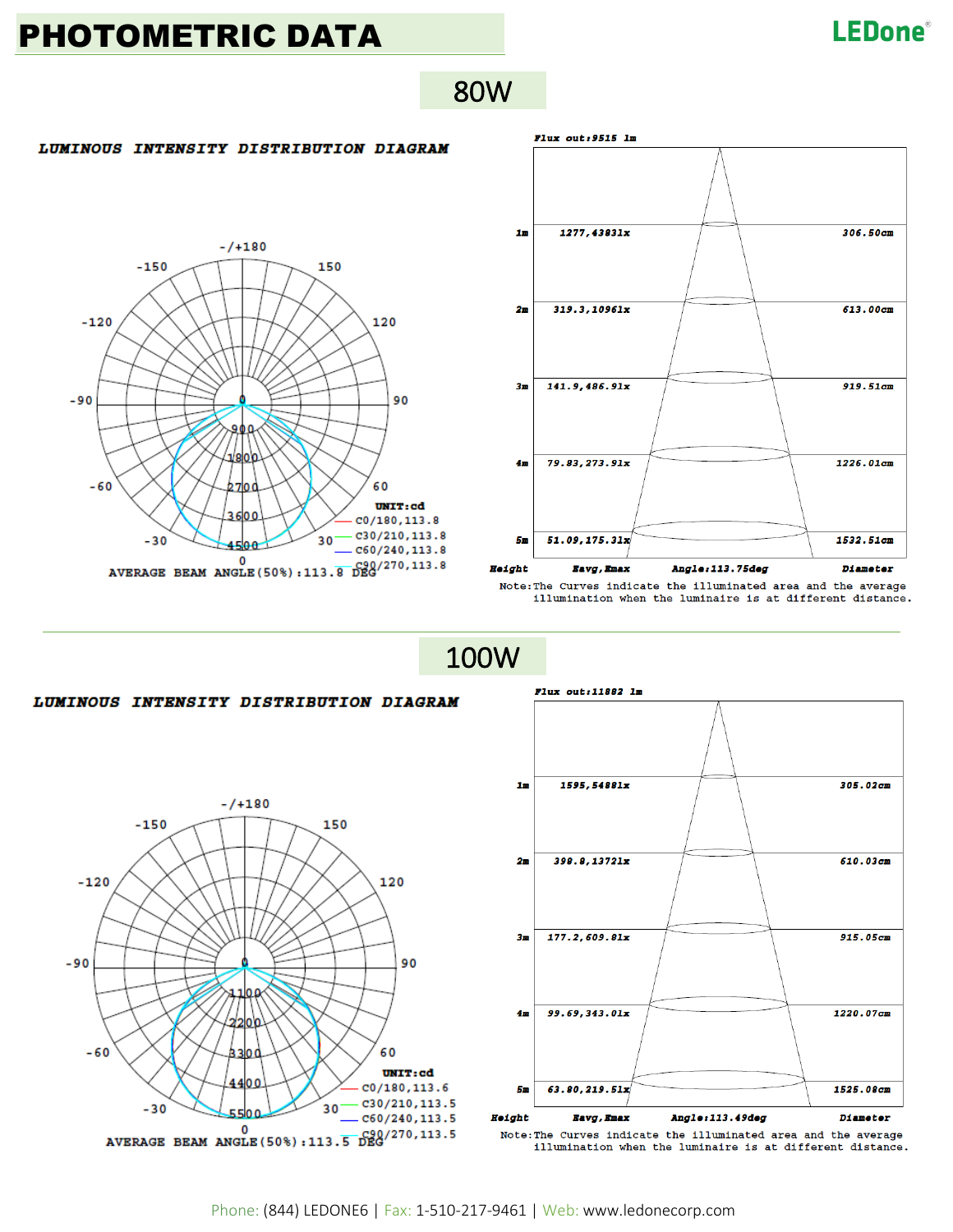## PHOTOMETRIC DATA

### **LEDone**®



200W

### Flux out:25030 1m  $1<sub>m</sub>$ 3360, 115491x 302.53cm 840.0.28871x 605.07cm  $2m$ 373.3,12831x 907.60cm  $3m$  $210.0, 721.81x$ 1210.14cm  $4<sub>m</sub>$ 55 134.4,461.91x 1512.67cm Height **Eavg, Emax** Angle:113.06deg **Diameter**

Note: The Curves indicate the illuminated area and the average illumination when the luminaire is at different distance.

250W



Note: The Curves indicate the illuminated area and the average illumination when the luminaire is at different distance.

Phone: (844) LEDONE6 | Fax: 1-510-217-9461 | Web: www.ledonecorp.com